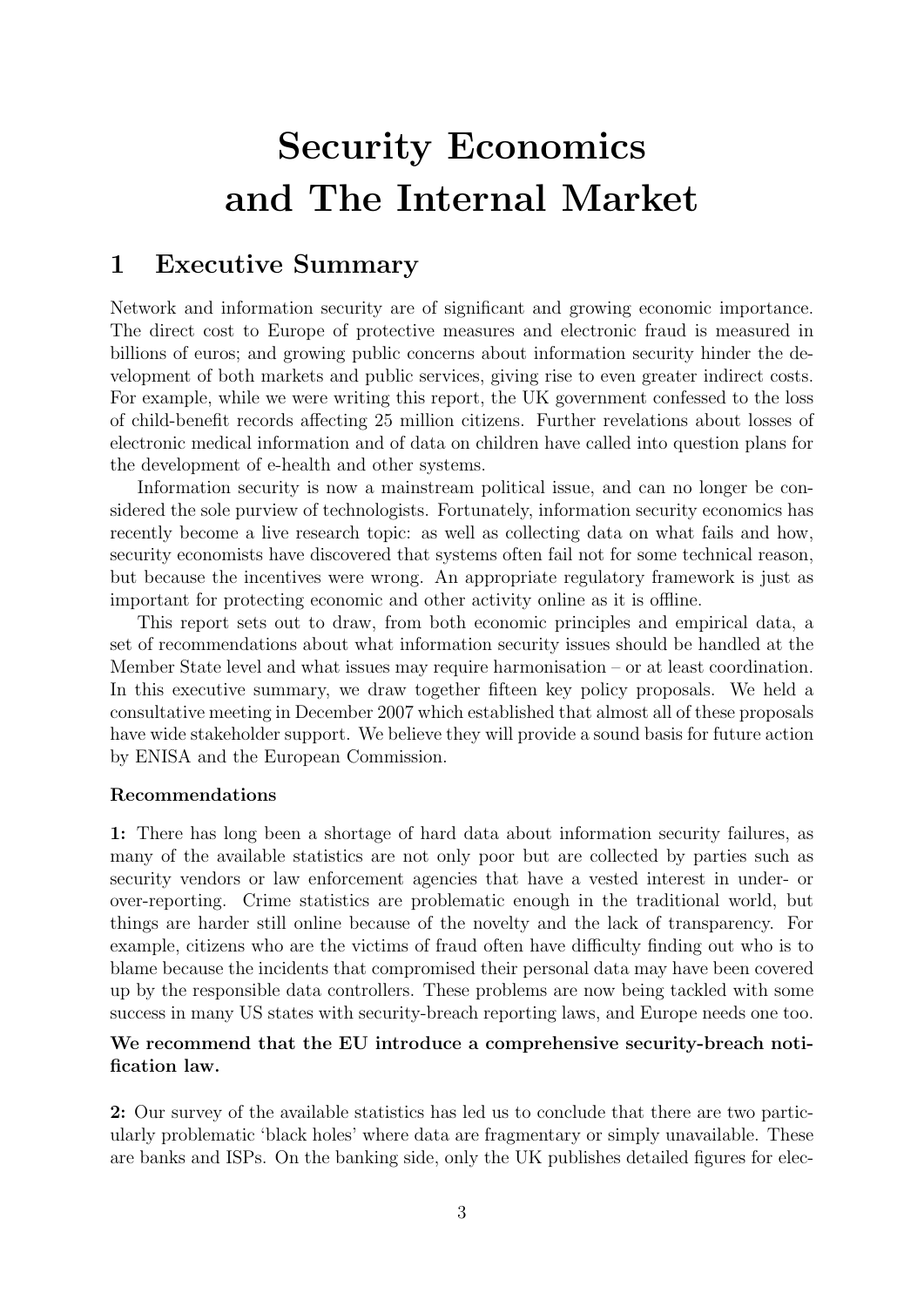tronic fraud, broken down by the typs of attack. Similar figures are probably available to regulators in other Member States but are not published.

#### We recommend that the Commission (or the European Central Bank) regulate to ensure the publication of robust loss statistics for electronic crime.

3: On the ISP front, it is widely known in the industry that well-run ISPs are diligent about identifying and quarantining infected machines, while badly-run ISPs are not.

#### We recommend that ENISA collect and publish data about the quantity of spam and other bad traffic emitted by European ISPs.

4: People who leave infected machines attached to the network, so that they can send spam, host phishing websites and distribute illegal content, are polluting the digital environment, and the options available are broadly similar to those with which governments fight environmental pollution (a tax on pollution, a cap-and-trade system, or private action). Rather than a heavyweight central scheme, we think that civil liability might be tried first, and suggest

#### We recommend that the European Union introduce a statutory scale of damages against ISPs that do not respond promptly to requests for the removal of compromised machines, coupled with a right for users to have disconnected machines reconnected if they assume full liability.

5: A contentious political issue is liability for defective software. The software industry has historically disclaimed liability for defects, as did the motor industry for the first sixty years of its existence. There have been many calls for governments to make software vendors liable for the harm done by shoddy products and, as our civilisation comes to depend more and more on software, we will have to tackle the 'culture of impunity' among software developers.

We take the pragmatic view that software liability is too large an issue to be dealt with in a single Directive, because of the large and growing variety of goods and services in which software plays a critical role. Our suggested strategy is that the Commission take a patient and staged approach. There are already some laws that impose liability regardless of contract terms (for example, for personal injury), and it seems prudent for the time being to leave standalone embedded products to be dealt with by regulations on safety, product liability and consumer rights. Networked systems, however, can cause harm to others, and the Commission should start to tackle this. A good starting point would be to require vendors to certify that their products are secure by default.

#### We recommend that the EU develop and enforce standards for networkconnected equipment to be secure by default.

This need not mean Common-Criteria certification of consumer electronics; it would be quite sufficient for vendors to self-certify. However, the vendor should be liable if the certification later turns out to have been erroneous. Thus if a brand of TV set is widely compromised and becomes used for hosting phishing and pornography sites, the ISPs who paid penalty charges for providing network connectivity to these TV sets should be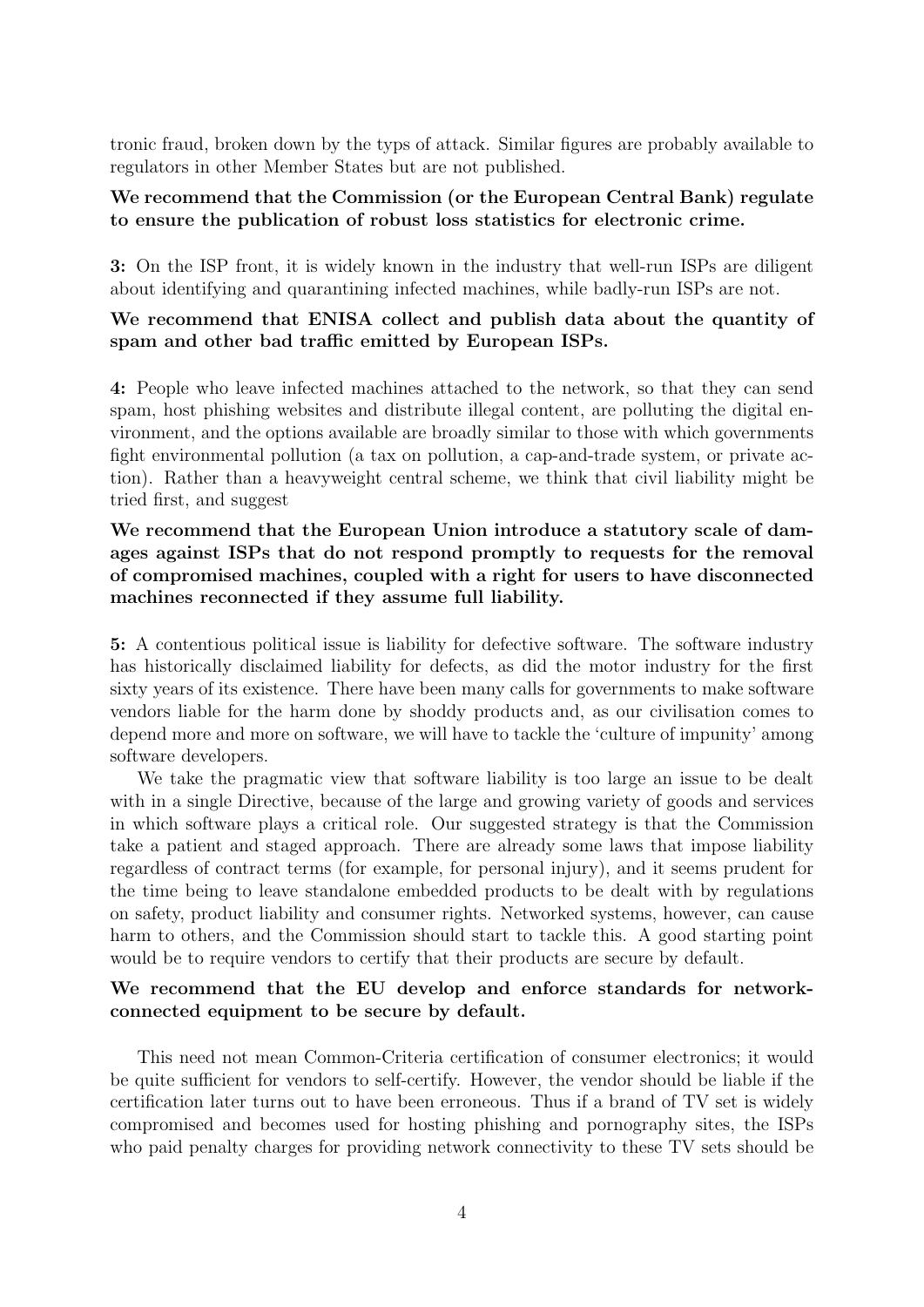able to sue the TV vendor. In this way the Commission can start to move to a more incentive-compatible regime, by relentlessly reallocating slices of liability in response to specific market failures.

6: There has been controversy about vulnerability disclosure and patching. Recent research has shown that the approach favoured by the US Computer Emergency Response Team (US CERT) – namely responsible disclosure – gets better results than nondisclosure or open disclosure. However, some firms still take a long time to issue patches for vulnerabilities, and we believe that liability would help them along.

# We recommend that the EU adopt a combination of early responsible vulnerability disclosure and vendor liability for unpatched software to speed the patch-development cycle.

7: Vendors also dissuade people from patching by bundling patches with upgrades and with disfeatures such as digital rights management.

# We recommend security patches be offered for free, and that patches be kept separate from feature updates.

Likely future steps include making end-users liable for infections if they turn off automated patching or otherwise undermine the secure defaults provided by vendors. A useful analogy is that it's the car maker's responsibility to provide seat belts, and the motorist's responsibility to use them.

8: The next set of issues concern consumer rights. At present, the ability of consumers to get redress when they are the victims of fraud varies considerably across Member States. This issue was fudged during the preparation of the Payment Services Directive but now needs to be brought back on to the agenda.

# The European Union should harmonise procedures for the resolution of disputes between customers and payment service providers over electronic transactions.

9: Some companies use marketing techniques that break various EU laws and/or exploit various loopholes in ways that should be banned or that provide cover for criminal activity. We need to abolish the business exemption for spam, criminalise firms who buy botnet services through third parties, and criminalise firms that install spyware on consumer computers without full user consent and without providing easy uninstallation.

#### We recommend that the European Commission prepare a proposal for a Directive establishing coherent regime of proportionate and effective sanctions against abusive online marketers.

10: The flip side of this is consumer protection, which will over time become much more complex than just a matter of payment dispute resolution. We already have an Unfair Contract Terms Directive, but stakeholders have raised other issues as well. Consumer protection in the broad sense is too wide for this report but will need attention.

ENISA should conduct research, coordinated with other affected stakehold-